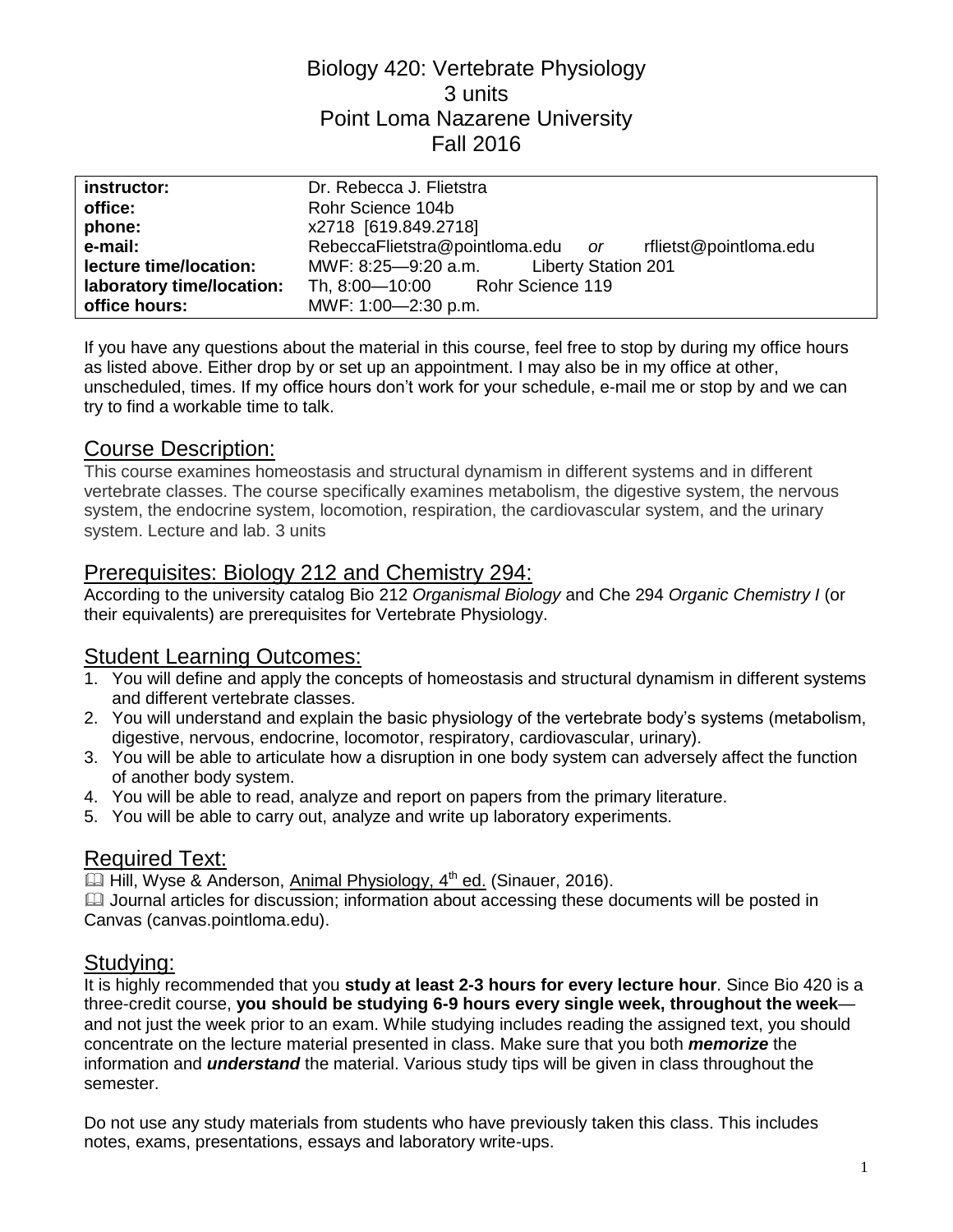### Journal Articles

As indicated on the schedule, during the semester you will be responsible for reading several assigned journal articles. Specific questions will be assigned with each article. You will be responsible for typing up and submitting the answers via Canvas (canvas.pointloma.edu) to these questions prior to the date of discussion. Credit for this assignment requires (1) typed answers submitted on time, (2) attendance on day of discussion, and (3) timely submission of written feedback.

#### Exams:

Exams will be administered during the laboratory times, on the dates indicated in the schedule. If an exam needs to be rescheduled due to an illness or a school-related activity, students must notify me **in advance** of the need to reschedule the exam. **The final exam cannot be rescheduled.**

#### Laboratory Participation:

It is **not** possible to schedule make-up labs. Come prepared for the laboratory exercise by reading the materials supplied ahead of time. Laboratory exercises will be posted to Canvas

(canvas.pointloma.edu) at least two days prior to the lab. When downloading documents from Canvas it often works better to use *Chrome* rather than *Internet Explorer*. If possible, save a tree by printing these handouts as double-sided copies.

- **No food (including gum) or drinks in the laboratory.** This includes when you are in the lab for lecture exams.
- $\hat{\varphi}$  At the end of each laboratory period make sure that your table, and the equipment you've used, has been **cleaned and all materials returned to its appropriate place**. Points will be deducted for messes not cleaned up.

Laboratory assignments will be due as announced in lab.

- **You will not be allowed to hand in a laboratory write-up for a lab you did not attend**. In general, laboratory write-ups will need to be typed.
- $\hat{\varphi}$  Late lab write-ups will not receive full credit.
- $\hat{\mathcal{C}}$  Be sure that when you are asked to write up an individual laboratory report that this report reflects your own work, and not someone else's. This means that you can discuss the assignment with your classmates, but that you cannot copy their answers. Students who hand in identical assignments will not be given any credit for that particular assignment.

#### Grades are tentatively based on the following:

### *675+ expected points:*

- 300 points—3 exams (100 points/exam)
- $\geq 100$  points—final, cumulative exam
- 175 points—journal articles (4 articles)
	- 80 points—reading and answering questions (20 points/article)
	- 15 points—evaluating presentations
	- 80 points—group presentation
- $\geq 100$  points for laboratory write-ups
- $\triangleright$  other assignments may be given in class as deemed appropriate

#### **Your letter grade will be determined from your cumulative percent score as follows:**

| $A: 93.0 - 100\%$  | $B - 80.0 - 82.99$     | $D_{+}$ : 67.0 - 69.99 |
|--------------------|------------------------|------------------------|
| $A = 90.0 - 82.99$ | $C_{\pm}$ : 77.0-79.99 | $D: 63.0 - 66.99$      |
| $B + 87.0 - 89.99$ | $C: 73.0 - 76.99$      | $D - 60.0 - 62.99$     |
| $B: 83.0 - 86.99$  | $C-$ : 70.0-72.99      | $F = 59.99$            |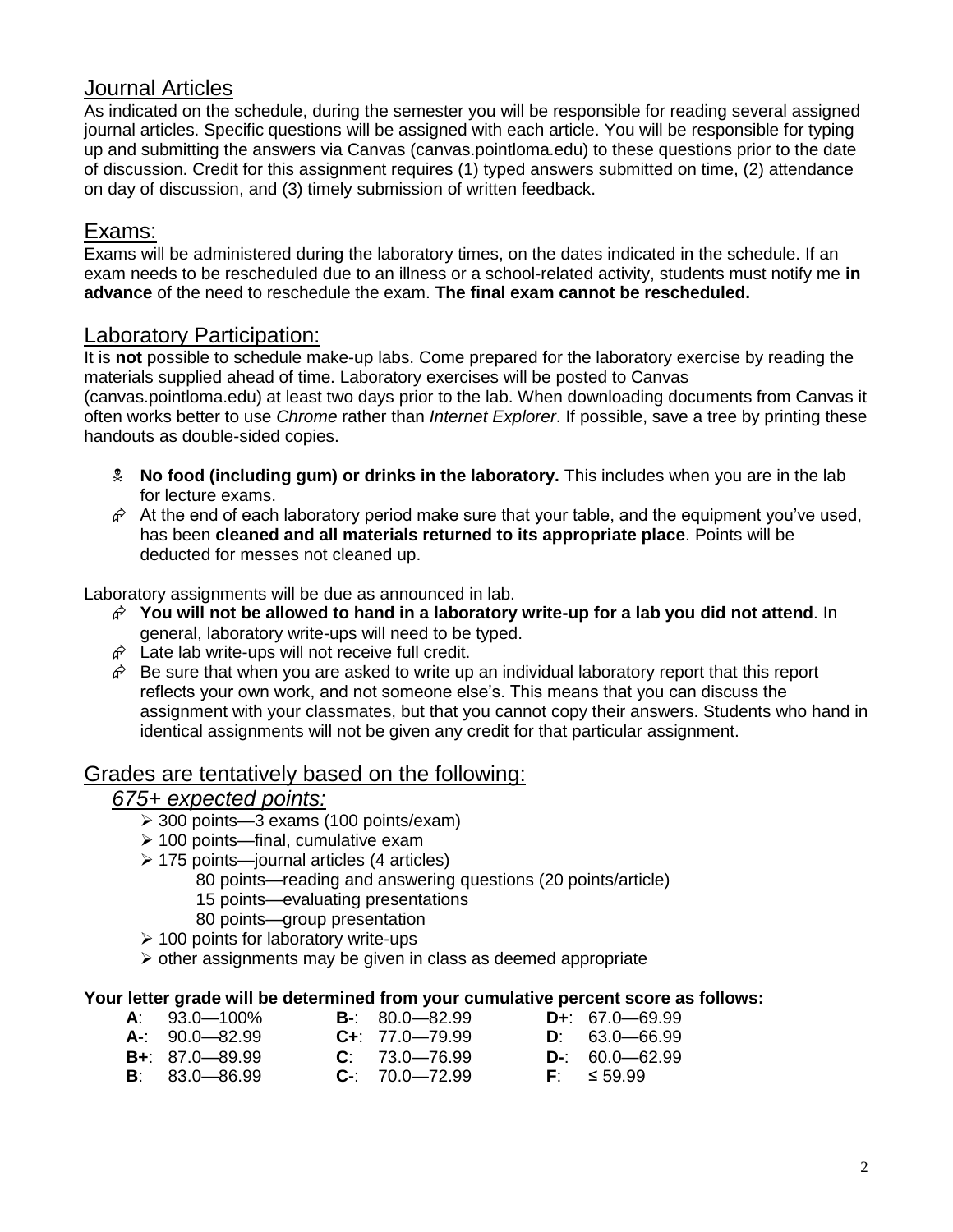### **PLNU COPYRIGHT POLICY**

Point Loma Nazarene University, as a non-profit educational institution, is entitled by law to use materials protected by the US Copyright Act for classroom education. Any use of those materials outside the class may violate the law.

### **PLNU ACADEMIC HONESTY POLICY**

Students should demonstrate academic honesty by doing original work and by giving appropriate credit to the ideas of others. Academic dishonesty is the act of presenting information, ideas, and/or concepts as one's own when in reality they are the results of another person's creativity and effort. A faculty member who believes a situation involving academic dishonesty has been detected may assign a failing grade for that assignment or examination, or, depending on the seriousness of the offense, for the course. Faculty should follow and students may appeal using the procedure in the university Catalog. See [Academic](http://catalog.pointloma.edu/content.php?catoid=18&navoid=1278)  [Policies](http://catalog.pointloma.edu/content.php?catoid=18&navoid=1278) for definitions of kinds of academic dishonesty and for further policy information.

### **PLNU ACADEMIC ACCOMMODATIONS POLICY**

If you have a diagnosed disability, please contact PLNU's Disability Resource Center (DRC) within the first two weeks of class to demonstrate need and to register for accommodation by phone at 619-849-2486 or by e-mail at **DRC@pointloma.edu.** See [Disability Resource Center](http://www.pointloma.edu/experience/offices/administrative-offices/academic-advising-office/disability-resource-center) for additional information.

### **PLNU ATTENDANCE AND PARTICIPATION POLICY**

Regular and punctual attendance at all classes is considered essential to optimum academic achievement. If the student is absent from more than 10 percent of class meetings, the faculty member can file a written report which may result in de-enrollment. If the absences exceed 20 percent, the student may be de-enrolled without notice until the university drop date or, after that date, receive the appropriate grade for their work and participation. See [Academic Policies](http://catalog.pointloma.edu/content.php?catoid=18&navoid=1278) in the Undergraduate Academic Catalog.

#### **LAPTOP COMPUTERS:**

I recognize that portable computers may be the preferred method for students to take notes in this class and I support those students who choose this method. Computers, however, can become a distraction as they also can enable activities other than note-taking. These activities are not only a distraction to you, but they are also a distraction to the students around you. Thus I am placing a ban on all computer activities that are not directly related to this class during the course of the lecture and lab periods. Failure to comply with this restriction will result in the loss of your privilege to use computer during class and may result in the loss of this privilege by all of the students in this class.

3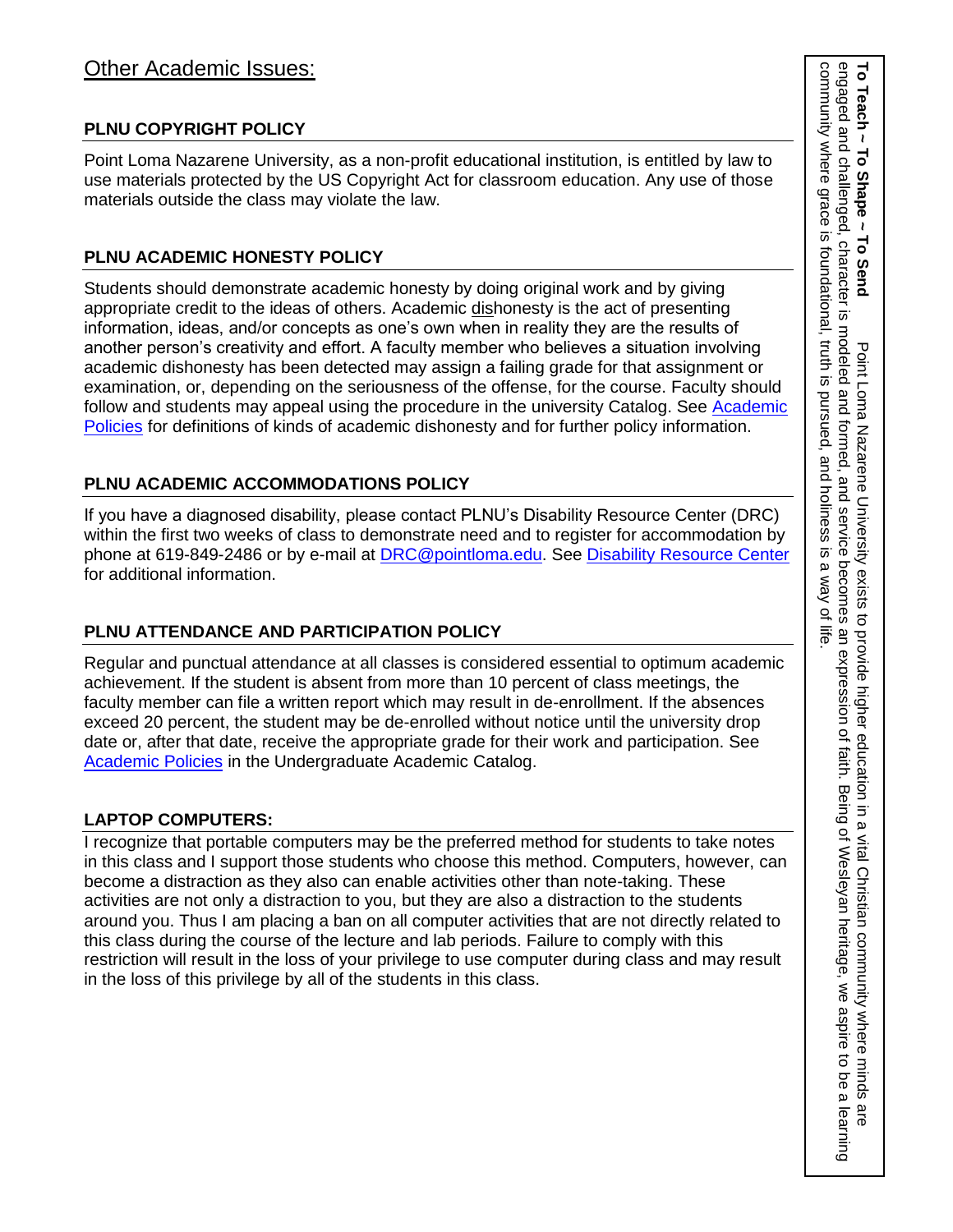|                                     | <b>Tentative Lecture &amp; Lab Schedule</b>                 |                       |
|-------------------------------------|-------------------------------------------------------------|-----------------------|
| <b>Aug 30 (Tu)</b>                  | <b>Animals and Environments</b>                             | chp. 1                |
| <b>Aug 31(W)</b>                    | Molecules and Cells in Animal Physiology                    | chp. 2                |
| Sept $1$ (Th)                       | Lab: Get Acquainted Meetings                                |                       |
| Sept $2(F)$                         | <b>Animal Research</b>                                      | article               |
|                                     |                                                             |                       |
| <b>Sept 5 (M)</b>                   | <b>Labor Day</b>                                            |                       |
| Sept 7 (W)                          | <b>Transport of Solutes and Water</b>                       | chp.5                 |
| Sept 8 (Th)                         | Lab: Weight of the Nation                                   |                       |
| <b>Sept 9 (F)</b>                   | Nutrition, Feeding, and Digestion                           | chp.6                 |
|                                     |                                                             |                       |
| <b>Sept 12 (M)</b>                  | Nutrition, Feeding, and Digestion                           | chp.6                 |
| <b>Sept 14 (W)</b>                  | <b>Energy Metabolism</b>                                    | chp. 7                |
| Sept 15 (Th)                        | Lab: Journal Article #1                                     |                       |
| <b>Sept 16 (F)</b>                  | Aerobic and Anaerobic Forms of Metabolism                   | chp. 8                |
|                                     |                                                             |                       |
| <b>Sept 19 (M)</b>                  | The Energetics of Aerobic Activity                          | chp. 9                |
| <b>Sept 21 (W)</b>                  | <b>FREE DAY</b>                                             |                       |
| Sept 22(Th)                         | Lab: Exam 1                                                 |                       |
| <b>Sept 23 (F)</b>                  | <b>Thermal Relations</b>                                    | chp. 10               |
|                                     |                                                             |                       |
| <b>Sept 26 (M)</b>                  | <b>Neurons</b>                                              | chp. 12               |
| <b>Sept 28 (W)</b>                  | <b>Neurons</b>                                              | chp. 12               |
| $\overline{\mathsf{Sept}\ 29}$ (Th) | Lab: Metabolism and Temperature in Rats                     |                       |
| <b>Sept 30 (F)</b>                  | Synapses                                                    | chp. 13               |
|                                     |                                                             |                       |
|                                     |                                                             |                       |
| <b>Oct 3 (M)</b>                    | Sensory Processes: Background [touch, chemical senses]      | chp. 14, pp. 369-376, |
|                                     |                                                             | 383-391               |
| <b>Oct 5 (W)</b>                    | Sensory Processes [inner ear: balance and hearing]          | chp. 14, pp. 376-382  |
| Oct $6(Th)$                         | Lab: Effects of Castration on Juvenile Male Rats-1          |                       |
| <b>Oct 7 (F)</b>                    | <b>Sensory Processes [vision]</b>                           | chp. 14, pp. 391-404  |
|                                     |                                                             |                       |
| <b>Oct 10 (M)</b>                   | Nervous System Organization                                 | chp. 15, pp. 407-417  |
| Oct 12 (W)                          | <b>Autonomic Nervous System</b>                             | chp. 14, pp. 417-420  |
| Oct 13 (Th)                         | Lab: Journal Article #2                                     |                       |
| <b>Oct 14 (F)</b>                   | <b>Biological Clocks</b>                                    | chp. 15, pp. 420-427  |
|                                     |                                                             |                       |
| <b>Oct 17(M)</b>                    | Endocrine and Neuroendocrine Physiology [overview]          | chp. 16               |
| Oct 19 (W)                          | <b>FREE DAY</b>                                             |                       |
| Oct 20 (Th)                         | Lab: Exam 2                                                 |                       |
| <b>Oct 21 (F)</b>                   | <b>HOLIDAY: FALL BREAK</b>                                  |                       |
|                                     |                                                             |                       |
| <b>Oct 24(M)</b>                    | <b>Endocrine and Neuroendocrine Physiology</b>              | chp. 16               |
|                                     | [hypothalamus and pituitary]                                |                       |
| Oct 26 (W)                          | <b>Endocrine and Neuroendocrine Physiology</b>              | chp. 16               |
|                                     | [other endocrine glands]                                    |                       |
| Oct $27(Th)$                        | Lab: Effects of Testosterone on Juvenile Male Rats-2        |                       |
| <b>Oct 28 (F)</b>                   | Reproduction [Sexual differentiation]                       | chp. 17               |
|                                     |                                                             |                       |
| Oct 31 (M)                          | Reproduction [Male physiology]                              | chp. 17               |
| <b>Nov 2 (W)</b><br>Nov $3$ (Th)    | Reproduction [Female physiology]<br>Lab: Journal Article #3 | chp. 17               |